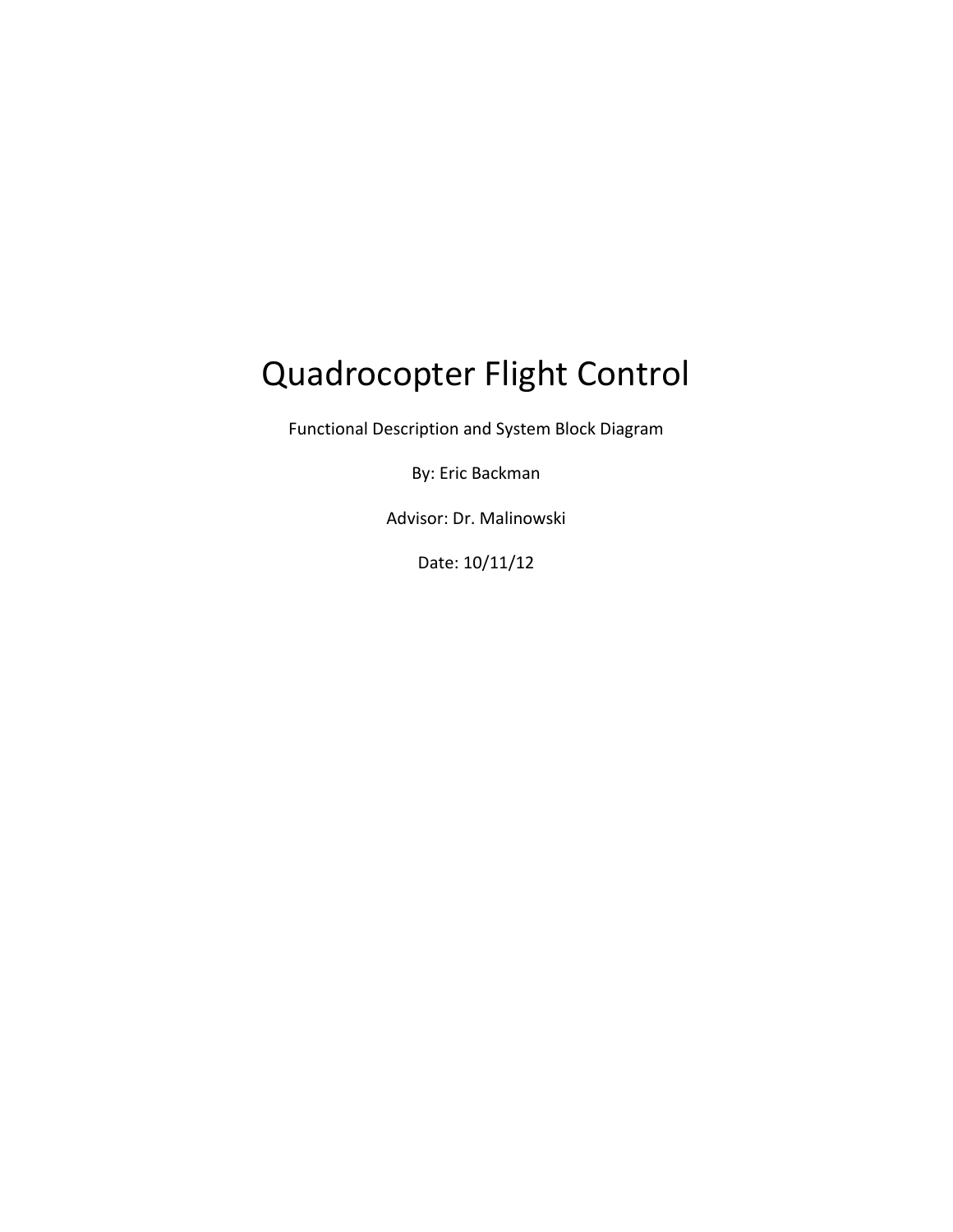# **Introduction**

Quadrocopters are ideal for small scale flying robots due to their ability to hover like a helicopter without the need to change the rotor blade pitch angle. This simplifies their design and control. Last year, Brad Bergerhouse, Nelson Gaske, and Austin Wenzel worked on an autonomous quadrocopter. They constructed the quadrocopter platform, installed a real time operating system on BeagleBoard, and started sensor implementation.

The primary goal for this year's project is to get the quadrocopter flying and responding to inputs from sensors using microcontroller Linux. The platform is already built and needs controllers and sensors to function. A joystick will be connected to another Beagleboard or PC that will connect wirelessly to the onboard controller. This will allow a user to control the quadrocopter. Simple object avoidance will be programmed to prevent the quadrocopter from crashing, as well as simple flight patterns to allow for semi-autonomous flight and navigation. Lastly, a camera will be integrated into the system to allow for better navigation.



**Block Diagram**

# **Functional Description**

This system will work by taking the inputs from the sensors and sending them to the analog-todigital converters on the Atmega168a chip. These digital signals will then be sent to the BeagleBoard through a serial port. The BeagleBoard will take these inputs and use them to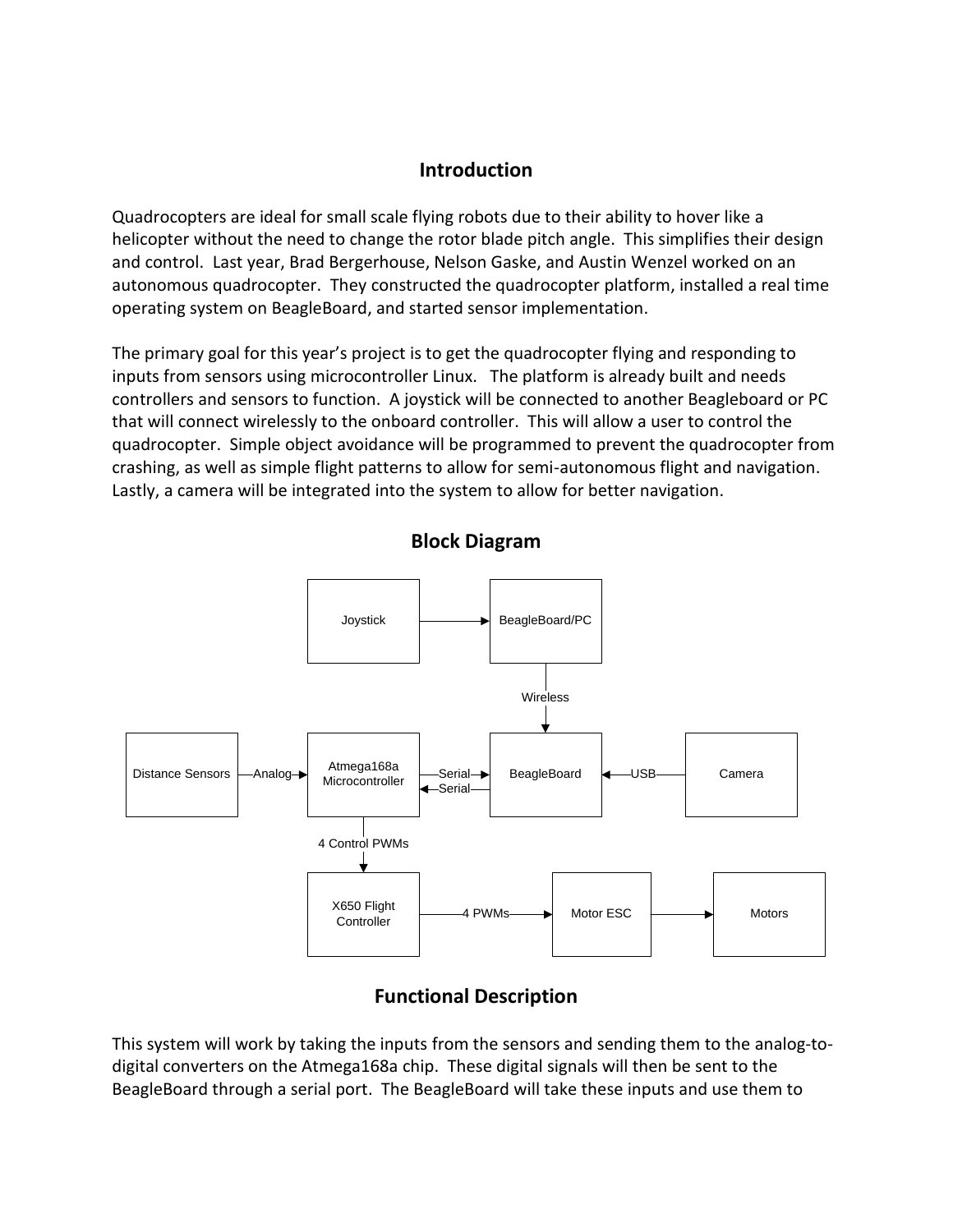influence the command coming either from a controller or based on pre-programmed autonomous decisions. It will generate a signal for yaw, pitch, roll and elevation. Since it is tough to generate PWMs from Linux, it will send these signals back to the Atmega168a which will generate the required PWMs and give them to the built-in flight controller. The flight controller will take the commands and use those to run the motors.

## **Subsystems**

#### **Sensors**

Distance sensors will be chosen and integrated into the system to provide object avoidance. These will generate an analog voltage that will be converted into a distance and implemented into the controls on BeagleBoard. The sensor array will be designed so that all sides are watched preventing any collisions. One sensor will point up to prevent running into the ceiling and one will point down to allow for landing. Another 4-6 will be put on the sides in a way that will allow for accurate and simple navigation. One issue that is involved with sensors on a quadrocopter is how tilting effects the distance to objects. When the quadrocopter tilts to move, the sensors are no longer perpendicular to the wall. This makes it difficult to know the actual distance to the wall as there is no method for determining the angle. This will be handled by making sure the angle never exceeds an angle where it is impossible to detect a wall in time to stop.

#### **Controllers**

BeagleBoard will start by receiving commands wirelessly but eventually will have navigation for autonomous flight. It will use these commands as well as the sensor inputs to create commands for yaw, pitch, roll and elevation to be sent to the PWM (Pulse Width Modulation) generating microcontroller. The PWMs are pulse signals that vary the duty cycle to encode information or provide different amounts of power. Remote Control PWM standards use a 50 Hz signal that has a pulse length from 1 ms to 2 ms to stand for 0% -100%. It will send these commands to the microcontroller via SPI. The microcontroller will generate the PWMs that are inputs to the flight controller. The flight controller converts the control PWMs which represent yaw, pitch, roll, and elevation into commands for the four motors. The flight controller also uses a built in accelerometer to handle stability controls. It generates the PWMs for each motor that are sent directly to the motor electronic speed controls (ESCs) which generates the power PWMs that actually run the motors.

#### **Camera**

The camera will be placed at the bottom of the quadrocopter and allowing it to help in navigation. Simple digital signal processing will be implemented in the BeagleBoard to create navigation such as color following or landing on a color coded landing pad.